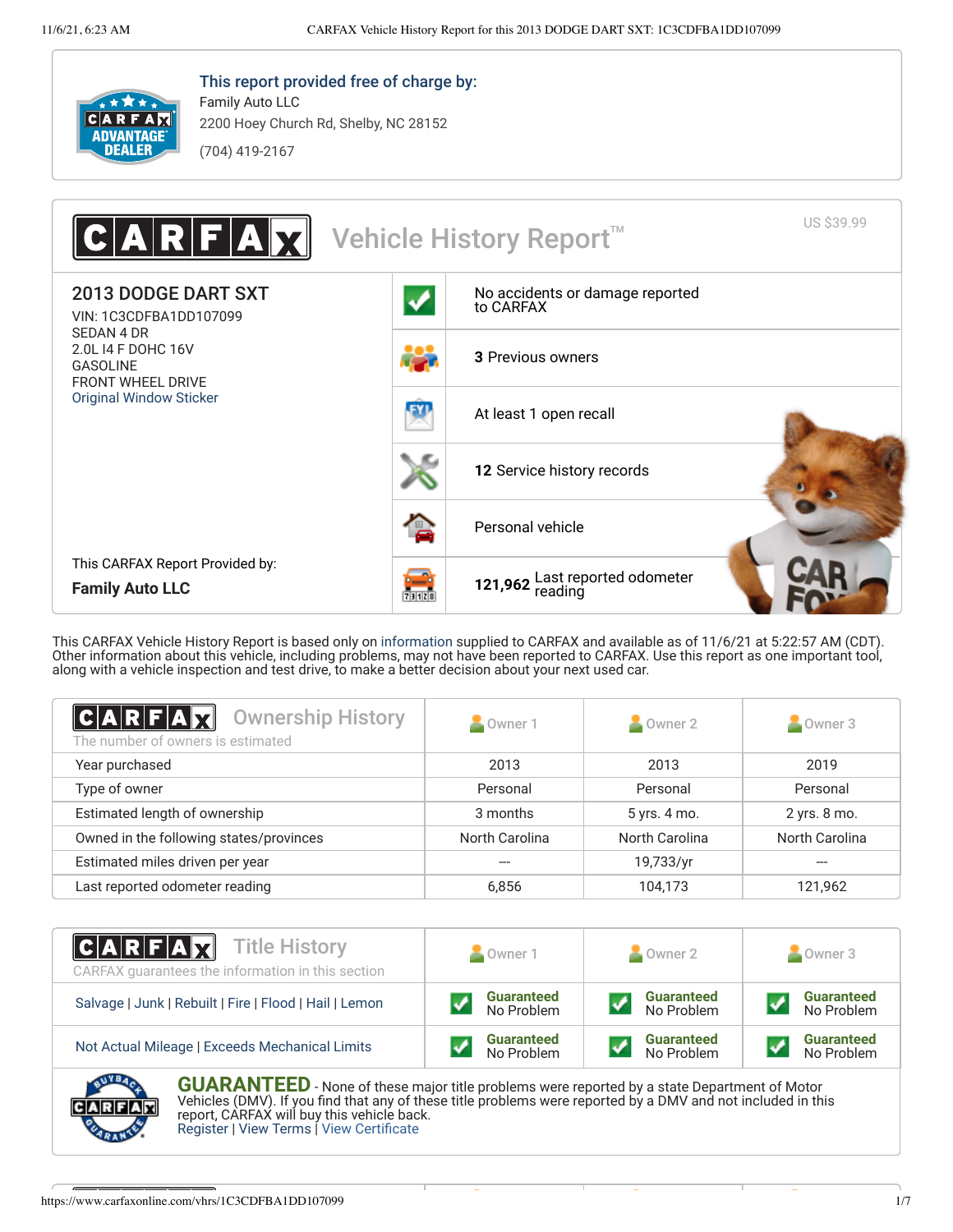11/6/21, 6:23 AM CARFAX Vehicle History Report for this 2013 DODGE DART SXT: 1C3CDFBA1DD107099

| C A R F A X<br><b>Additional History</b><br>Not all accidents / issues are reported to CARFAX | Owner 1                                        | $\sim$ Owner 2                                       | Owner 3                                       |
|-----------------------------------------------------------------------------------------------|------------------------------------------------|------------------------------------------------------|-----------------------------------------------|
| <b>Total Loss</b><br>No total loss reported to CARFAX.                                        | No Issues<br>Reported                          | No Issues<br>✔<br>Reported                           | No Issues<br>$\boldsymbol{J}$<br>Reported     |
| <b>Structural Damage</b><br>No structural damage reported to CARFAX.                          | No Issues<br>Reported                          | No Issues<br>$\boldsymbol{\mathcal{J}}$<br>Reported  | No Issues<br>$\blacktriangledown$<br>Reported |
| <b>Airbag Deployment</b><br>No airbag deployment reported to CARFAX.                          | No Issues<br>Reported                          | No Issues<br>$\boldsymbol{J}$<br>Reported            | No Issues<br>✔<br>Reported                    |
| <b>Odometer Check</b><br>No indication of an odometer rollback.                               | No Issues<br>Indicated                         | No Issues<br>$\boldsymbol{\mathcal{J}}$<br>Indicated | No Issues<br>$\boldsymbol{J}$<br>Indicated    |
| Accident / Damage<br>No accidents or damage reported to CARFAX.                               | No Issues<br>Reported                          | No Issues<br>$\checkmark$<br>Reported                | No Issues<br>$\blacktriangledown$<br>Reported |
| <b>Manufacturer Recall</b><br>At least 1 manufacturer recall requires repair.                 | No Recalls<br>$\blacktriangledown$<br>Reported | No Recalls<br>$\blacktriangledown$<br>Reported       | <b>Recall Reported</b>                        |
| <b>Basic Warranty</b><br>Original warranty estimated to have expired.                         | <b>Warranty Expired</b>                        | <b>Warranty Expired</b>                              | <b>Warranty Expired</b>                       |

<span id="page-1-0"></span>

| Owner 1         | Purchased: 2013 |                                                                                                                                            | <b>Personal Vehicle</b>                                                                                                                                                                 |
|-----------------|-----------------|--------------------------------------------------------------------------------------------------------------------------------------------|-----------------------------------------------------------------------------------------------------------------------------------------------------------------------------------------|
| Date            | Mileage         | Source                                                                                                                                     | <b>Comments</b>                                                                                                                                                                         |
| Not<br>Reported |                 | <b>FCA</b>                                                                                                                                 | Vehicle manufactured and shipped to original dealer<br>\$1,350<br>26 <sup>MPG</sup><br>——cost<br>\$2,050<br>$^{\circ}$ .<br>= =<br><b>TALIKADEN  </b><br><b>Original Window Sticker</b> |
| 08/31/2012      | 5               | Sport Durst Automotive Group<br>Durham, NC<br>877-262-3223<br>sportdurst.com<br>4.5 / 5.0<br>98 Verified Reviews<br>211 Customer Favorites | Vehicle offered for sale                                                                                                                                                                |
| 03/15/2013      | 392             | Sport Durst Automotive Group<br>Durham, NC<br>877-262-3223<br>sportdurst.com<br>4.5 / 5.0<br>98 Verified Reviews<br>211 Customer Favorites | Vehicle sold                                                                                                                                                                            |
| 03/15/2013      |                 | Service Plan Co.<br>Sanford, NC                                                                                                            | Service contract issued                                                                                                                                                                 |
| 04/03/2013      |                 | North Carolina<br>Motor Vehicle Dept.<br>Sanford, NC<br>Title #77304913093726P                                                             | Title or registration issued<br>- First owner reported<br>- Titled or registered as personal vehicle<br>- Loan or lien reported                                                         |
| 07/15/2013      | 6,558           | <b>Auto Auction</b>                                                                                                                        | Vehicle sold                                                                                                                                                                            |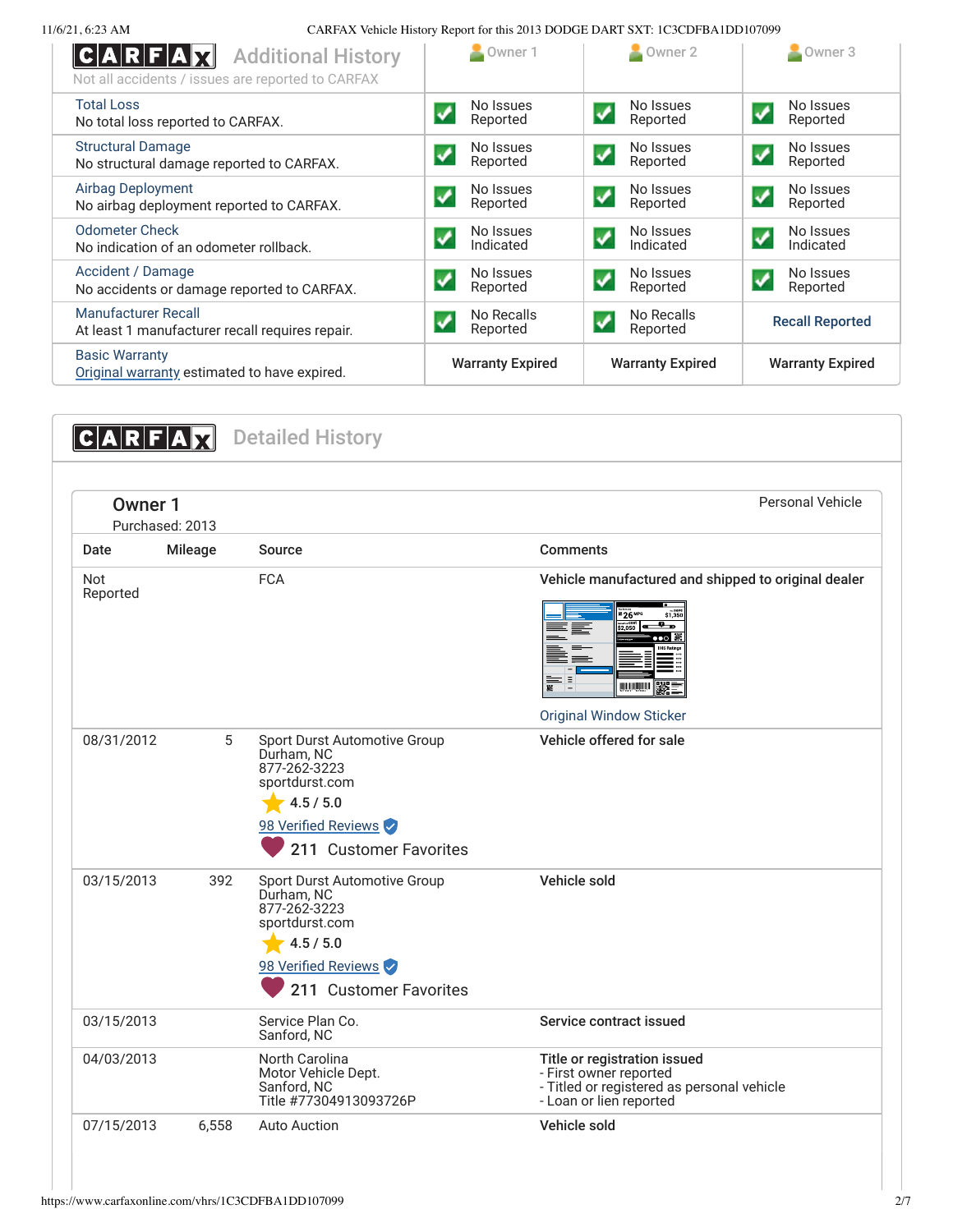|            |       | CAR<br>Fox                                                                                                                                                                | Millions of used vehicles are bought and<br>sold at auction every year.                                                                                                                                                                                                                                    |
|------------|-------|---------------------------------------------------------------------------------------------------------------------------------------------------------------------------|------------------------------------------------------------------------------------------------------------------------------------------------------------------------------------------------------------------------------------------------------------------------------------------------------------|
| 07/17/2013 | 6,695 | National Dodge Chrysler Jeep<br>Volkswagen Subaru<br>Jacksonville, NC<br>910-347-3777<br>nationaldodge.net<br>4.4 / 5.0<br>115 Verified Reviews<br>234 Customer Favorites | Vehicle serviced<br>- Pre-delivery inspection completed<br>- Maintenance inspection completed<br>- Four tires balanced<br>- Tires rotated<br>- Vehicle washed/detailed<br>- Oil and filter changed<br>- Tire(s) balanced<br>- Emissions inspection performed<br>- Emissions or safety inspection performed |
| 07/17/2013 |       | National Dodge Subaru Volkswagen<br>Jacksonville, NC<br>910-347-3777<br>nationaldodge.com<br>4.4 / 5.0<br>115 Verified Reviews<br>234 Customer Favorites                  | Vehicle offered for sale                                                                                                                                                                                                                                                                                   |
| 08/23/2013 | 6,850 | National Dodge Chrysler Jeep<br>Volkswagen Subaru<br>Jacksonville, NC<br>910-347-3777<br>nationaldodge.net<br>4.4 / 5.0<br>115 Verified Reviews<br>234 Customer Favorites | Vehicle serviced                                                                                                                                                                                                                                                                                           |
| 08/30/2013 | 6,856 | National Dodge Chrysler Jeep<br>Volkswagen Subaru<br>Jacksonville, NC<br>910-347-3777<br>nationaldodge.net<br>4.4 / 5.0<br>115 Verified Reviews<br>234 Customer Favorites | Vehicle sold                                                                                                                                                                                                                                                                                               |

|            | Owner 2<br>Purchased: 2013 |                                                                                                                                                                           | Personal Vehicle<br>19,733 mi/yr                                                               |
|------------|----------------------------|---------------------------------------------------------------------------------------------------------------------------------------------------------------------------|------------------------------------------------------------------------------------------------|
| Date       | Mileage                    | Source                                                                                                                                                                    | <b>Comments</b>                                                                                |
| 09/16/2013 |                            | North Carolina<br>Motor Vehicle Dept.<br>Jacksonville, NC<br>Title #776467132590287                                                                                       | Title or registration issued<br>- New owner reported<br>- Loan or lien reported                |
| 11/06/2013 | 9,940                      | National Dodge Chrysler Jeep<br>Volkswagen Subaru<br>Jacksonville, NC<br>910-347-3777<br>nationaldodge.net<br>4.4 / 5.0<br>115 Verified Reviews<br>234 Customer Favorites | ic⊾ Vehicle serviced<br>- Oil and filter changed<br>- Emissions or safety inspection performed |
| 04/02/2014 | 17,488                     | <b>Neuwirth Motors</b><br>Wilmington, NC<br>910-799-1815<br>neuwirthmotors.com<br>4.3 / 5.0<br>221 Verified Reviews                                                       | <i>■</i> Vehicle serviced<br>- Maintenance inspection completed<br>- Oil and filter changed    |

×.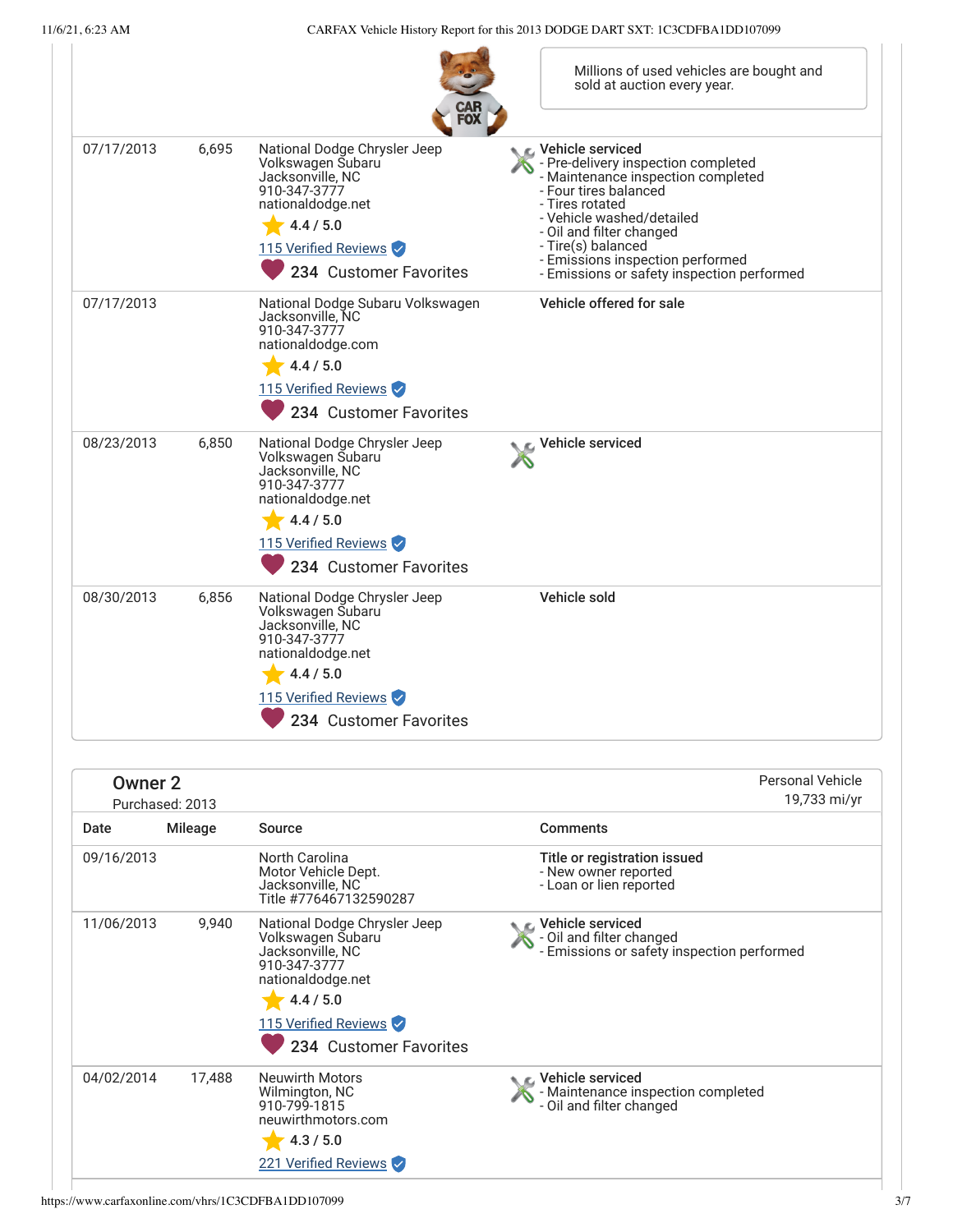| 11/6/21, 6:23 AM |         |                                                                                                                                                                           | CARFAX Vehicle History Report for this 2013 DODGE DART SXT: 1C3CDFBA1DD107099                                                                                                                                                              |
|------------------|---------|---------------------------------------------------------------------------------------------------------------------------------------------------------------------------|--------------------------------------------------------------------------------------------------------------------------------------------------------------------------------------------------------------------------------------------|
| 08/23/2014       | 23,647  | <b>Neuwirth Motors</b><br>Wilmington, NC<br>910-799-1815<br>neuwirthmotors.com<br>4.3 / 5.0<br>221 Verified Reviews                                                       | C Vehicle serviced<br>- Maintenance inspection completed<br>- Battery/charging system checked<br>- Alternator checked<br>- Safety inspection performed<br>- Oil and filter changed<br>- Emissions inspection performed                     |
| 09/30/2014       |         | North Carolina<br>Motor Vehicle Dept.<br>Hampstead, NC<br>Title #776467132590287                                                                                          | Registration issued or renewed<br>- Loan or lien reported<br>- Registration updated when owner moved the vehicle<br>to a new location                                                                                                      |
| 10/23/2015       | 48,276  | <b>Neuwirth Motors</b><br>Wilmington, NC<br>910-799-1815<br>neuwirthmotors.com<br>4.3 / 5.0<br>221 Verified Reviews                                                       | Vehicle serviced<br>- Maintenance inspection completed<br>- Oil and filter changed<br>- Tires rotated<br>- Safety inspection performed<br>- Emissions or safety inspection performed                                                       |
| 11/03/2015       |         | North Carolina<br>Motor Vehicle Dept.<br>Hampstead, NC<br>Title #776467132590287                                                                                          | Registration issued or renewed<br>- Loan or lien reported                                                                                                                                                                                  |
| 12/21/2015       |         | North Carolina<br>Motor Vehicle Dept.<br>Hampstead, NC<br>Title #776467132590287                                                                                          | Registration issued or renewed<br>- Loan or lien reported                                                                                                                                                                                  |
| 03/12/2016       | 63,122  | <b>Neuwirth Motors</b><br>Wilmington, NC<br>910-799-1815<br>neuwirthmotors.com<br>4.3 / 5.0<br>221 Verified Reviews                                                       | C Vehicle serviced<br>- Maintenance inspection completed<br>- Battery/charging system checked<br>- Alternator checked                                                                                                                      |
| 07/13/2016       |         | <b>Neuwirth Motors</b><br>Wilmington, NC<br>910-799-1815<br>neuwirthmotors.com<br>4.3 / 5.0<br>221 Verified Reviews                                                       | Vehicle serviced<br>- Maintenance inspection completed<br>- Four tires balanced<br>- Oil and filter changed<br>- Tires rotated<br>- Fuel injection system flushed/serviced<br>- Air filter replaced<br>- Cabin air filter replaced/cleaned |
| 09/05/2016       |         | North Carolina<br>Motor Vehicle Dept.<br>Hampstead, NC<br>Title #776467132590287                                                                                          | Registration issued or renewed<br>- Loan or lien reported                                                                                                                                                                                  |
| 09/08/2017       | 82,000  | National Dodge Chrysler Jeep<br>Volkswagen Subaru<br>Jacksonville, NC<br>910-347-3777<br>nationaldodge.net<br>4.4 / 5.0<br>115 Verified Reviews<br>234 Customer Favorites | C Vehicle serviced<br>- Fuel injection system flushed/serviced<br>- Throttle body cleaned/serviced<br>- Shifter cable replaced                                                                                                             |
| 10/23/2017       |         | North Carolina<br>Motor Vehicle Dept.<br>Hampstead, NC<br>Title #776467132590287                                                                                          | Registration issued or renewed<br>- Loan or lien reported                                                                                                                                                                                  |
| 08/15/2018       | 104,173 | <b>Neuwirth Motors</b><br>Wilmington, NC<br>910-799-1815<br>neuwirthmotors.com<br>4.3 / 5.0<br>221 Verified Reviews                                                       | Vehicle serviced<br>- Maintenance inspection completed<br>- Oil and filter changed<br>- Safety inspection performed<br>- Emissions or safety inspection performed                                                                          |
| 08/18/2018       |         | North Carolina<br>Motor Vehicle Dept.<br>Hampstead, NC<br>Title #776467132590287                                                                                          | Registration issued or renewed<br>- Loan or lien reported                                                                                                                                                                                  |
| 12/08/2018       |         | <b>Black's Tire &amp; Auto Services</b>                                                                                                                                   | Vehicle serviced                                                                                                                                                                                                                           |

https://www.carfaxonline.com/vhrs/1C3CDFBA1DD107099 4/7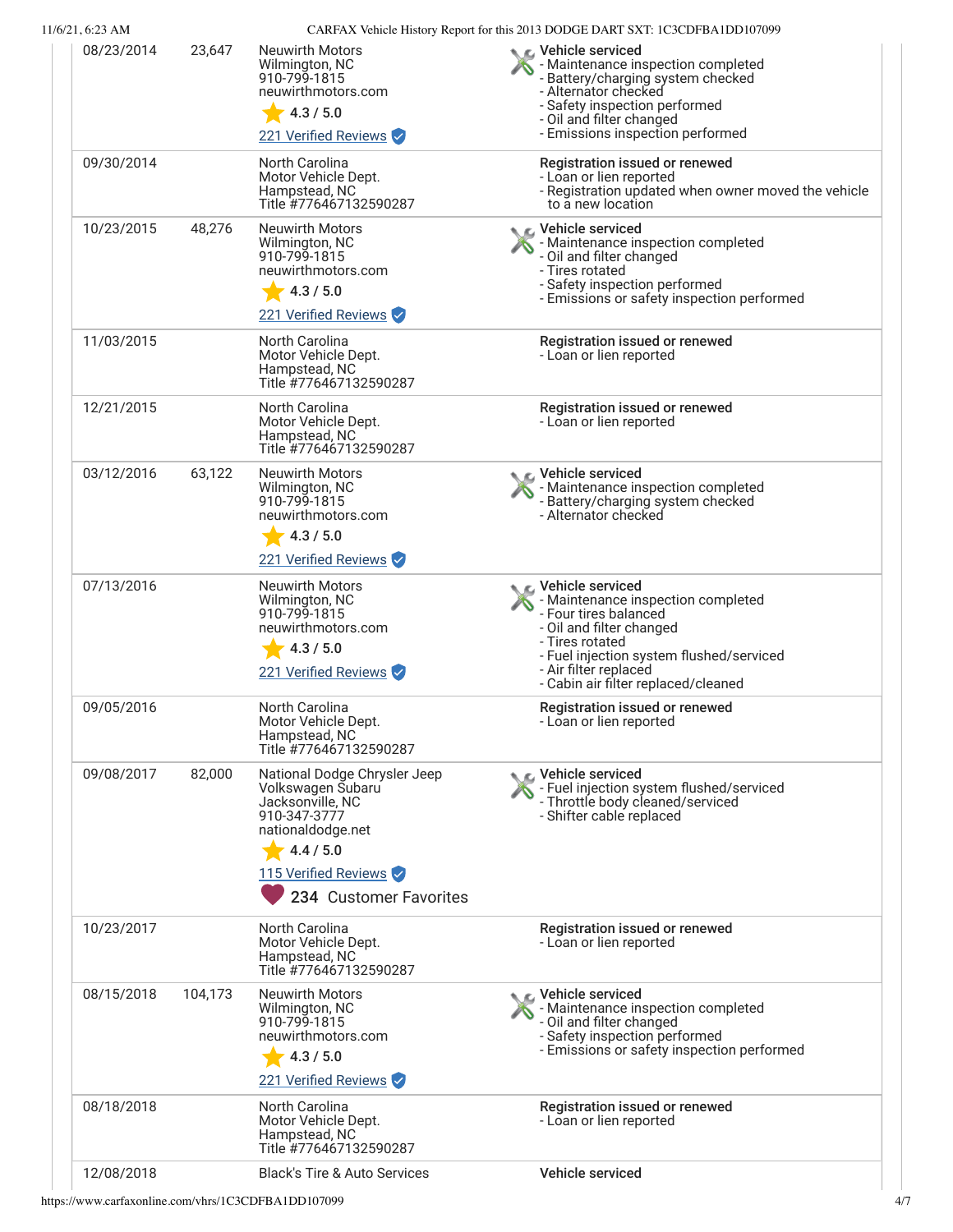11/6/21, 6:23 AM CARFAX Vehicle History Report for this 2013 DODGE DART SXT: 1C3CDFBA1DD107099



<span id="page-4-0"></span>

| Owner <sub>3</sub> | Purchased: 2019 |                                                                                             | <b>Personal Vehicle</b>                                                                                                                                                                                                                            |
|--------------------|-----------------|---------------------------------------------------------------------------------------------|----------------------------------------------------------------------------------------------------------------------------------------------------------------------------------------------------------------------------------------------------|
| Date               | <b>Mileage</b>  | <b>Source</b>                                                                               | <b>Comments</b>                                                                                                                                                                                                                                    |
| 02/11/2019         | 113,995         | North Carolina<br>Motor Vehicle Dept.<br>Shelby, NC                                         | Odometer reading reported                                                                                                                                                                                                                          |
| 02/26/2019         |                 | North Carolina<br>Motor Vehicle Dept.<br>Shelby, NC<br>Title #77772119057227C               | Registration issued or renewed<br>- Title or registration issued<br>- New owner reported<br>- Loan or lien reported                                                                                                                                |
| 04/18/2019         |                 | <b>FCA US LLC</b>                                                                           | Manufacturer Safety recall issued<br>- NHTSA #19V-293<br>- Recall #V34 2013-2016 PF SHIFT CABLE BUSHING<br>- Status: Remedy available                                                                                                              |
|                    |                 |                                                                                             | Click here for a copy of the owner letter for this Recall<br>or call 1-800-853-1403 if you have any questions or<br>need additional information on this recall.                                                                                    |
|                    |                 |                                                                                             | Learn more about this recall                                                                                                                                                                                                                       |
| 06/20/2019         | 121,962         | Unintended vehicle movement and vehicle crash can occur.<br><b>Automasters Express Care</b> | If shifter cable becomes dethatched from the transmission the vehicle may not perform the shifts intended by the driver.<br>Remedy: Replace the transmission shift cable bushing on the transmission end of the shifter cable.<br>Vehicle serviced |
|                    |                 | Shelby, NC<br>704-481-1022<br>expresscare.com<br>4.9 / 5.0                                  | - Oil and filter changed                                                                                                                                                                                                                           |
|                    |                 | 20 Verified Reviews                                                                         |                                                                                                                                                                                                                                                    |
|                    |                 | <b>32 Customer Favorites</b>                                                                |                                                                                                                                                                                                                                                    |
| 07/31/2019         |                 | FCA US LLC                                                                                  | <b>Manufacturer Emissions recall issued</b><br>- Recall #V50 REPROGRAM PCM - 50-STATE<br>PERMANENT<br>- FAULT CODE<br>- Status: Remedy available                                                                                                   |
|                    |                 |                                                                                             | Click here for a copy of the owner letter for this Recall<br>or call 1-800-853-1403 if you have any questions or<br>need additional information on this recall.                                                                                    |
| 03/02/2020         |                 | North Carolina<br>Motor Vehicle Dept.<br>Shelby, NC<br>Title #77772119057227C               | Registration issued or renewed<br>- Loan or lien reported                                                                                                                                                                                          |
| 03/10/2021         |                 | North Carolina<br>Motor Vehicle Dept.<br>Shelby, NC<br>Title #77772119057227C               | Registration issued or renewed<br>- Loan or lien reported                                                                                                                                                                                          |
|                    |                 |                                                                                             |                                                                                                                                                                                                                                                    |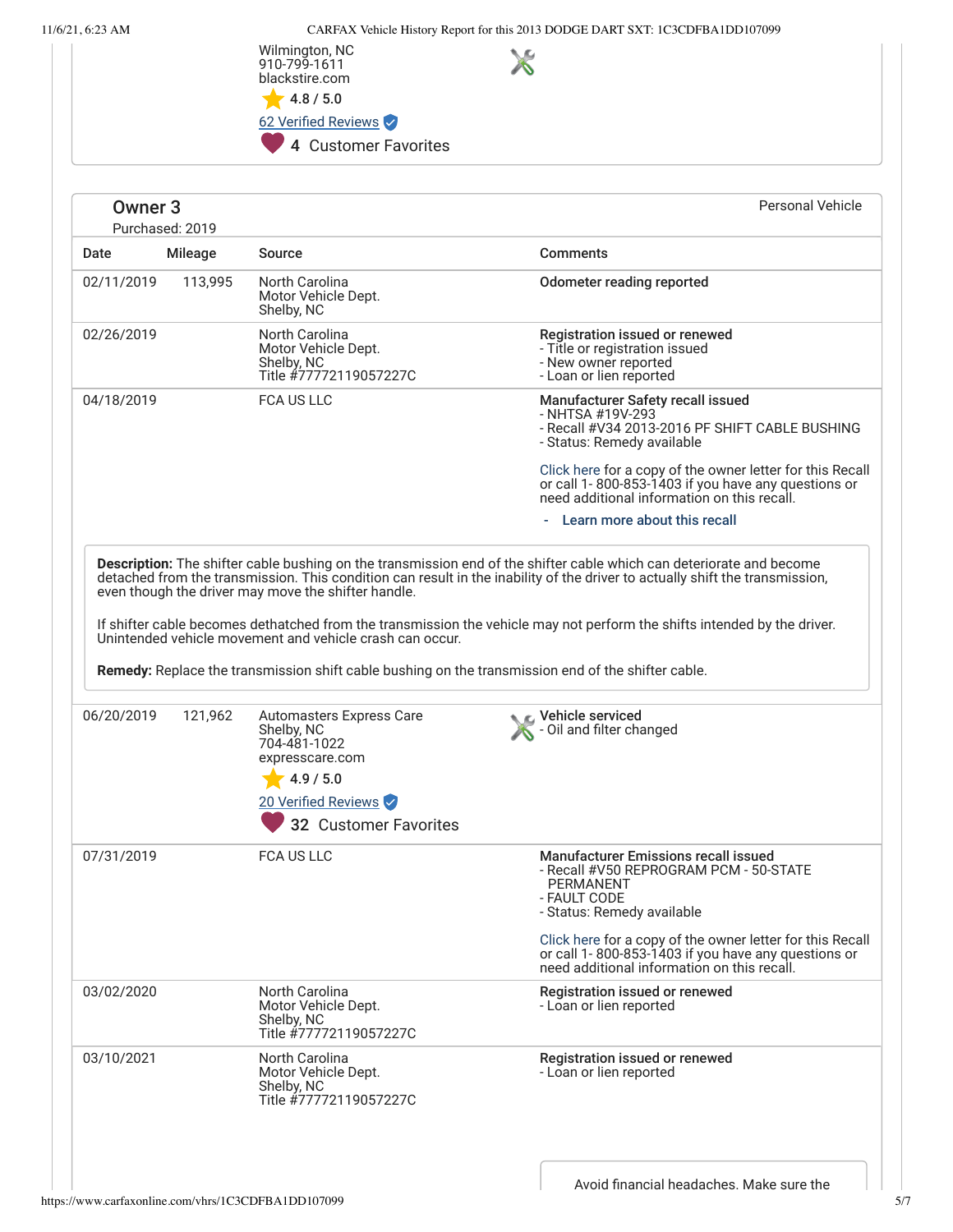11/6/21, 6:23 AM CARFAX Vehicle History Report for this 2013 DODGE DART SXT: 1C3CDFBA1DD107099



loan has been paid off if you're buying from a private seller. [Learn More](https://www.carfaxonline.com/phoenix/glossary.cfx?language=EN#LIEN)

Have Questions? Consumers, please visit our Help Center at [www.carfax.com](http://www.carfax.com/help). Dealers or Subscribers, please visit our Help Center at [www.carfaxonline.com.](http://www.carfaxonline.com/)



### **Glossary**

#### First Owner

When the first owner(s) obtains a title from a Department of Motor Vehicles as proof of ownership.

#### Manufacturer Recall

Automobile manufacturers issue recall notices to inform owners of car defects that have come to the manufacturer's attention. Recalls also suggest improvements that can be made to improve the safety of a particular vehicle. Most manufacturer recalls can be repaired at no cost to you.

#### New Owner Reported

When a vehicle is sold to a new owner, the Title must be transferred to the new owner(s) at a Department of Motor Vehicles.

#### Ownership History

CARFAX defines an owner as an individual or business that possesses and uses a vehicle. Not all title transactions represent changes in ownership. To provide estimated number of owners, CARFAX proprietary technology analyzes all the events in a vehicle history. Estimated ownership is available for vehicles manufactured after 1991 and titled solely in the US including Puerto Rico. Dealers sometimes opt to take ownership of a vehicle and are required to in the following states: Maine, Massachusetts, New Jersey, Ohio, Oklahoma, Pennsylvania and South Dakota. Please consider this as you review a vehicle's estimated ownership history.









CARFAX DEPENDS ON ITS SOURCES FOR THE ACCURACY AND RELIABILITY OF ITS INFORMATION. THEREFORE, NO RESPONSIBILITY IS ASSUMED BY CARFAX OR ITS AGENTS FOR ERRORS OR OMISSIONS IN THIS REPORT. CARFAX FURTHER EXPRESSLY DISCLAIMS ALL WARRANTIES, EXPRESS OR IMPLIED, INCLUDING ANY IMPLIED WARRANTIES OF MERCHANTABILITY OR FITNESS FOR A PARTICULAR PURPOSE.

© 2021 CARFAX, Inc., a unit of IHS Markit Ltd. All rights reserved. 11/6/21 5:22:57 AM (CDT)

I have reviewed and received a copy of the CARFAX Vehicle History Report for this 2013 DODGE DART vehicle (VIN: 1C3CDFBA1DD107099), which is based on information supplied to CARFAX and available as of 11/6/21 at 6:22 AM (EDT).

Customer Signature The Customer Signature Date Dealer Signature Date Date Date